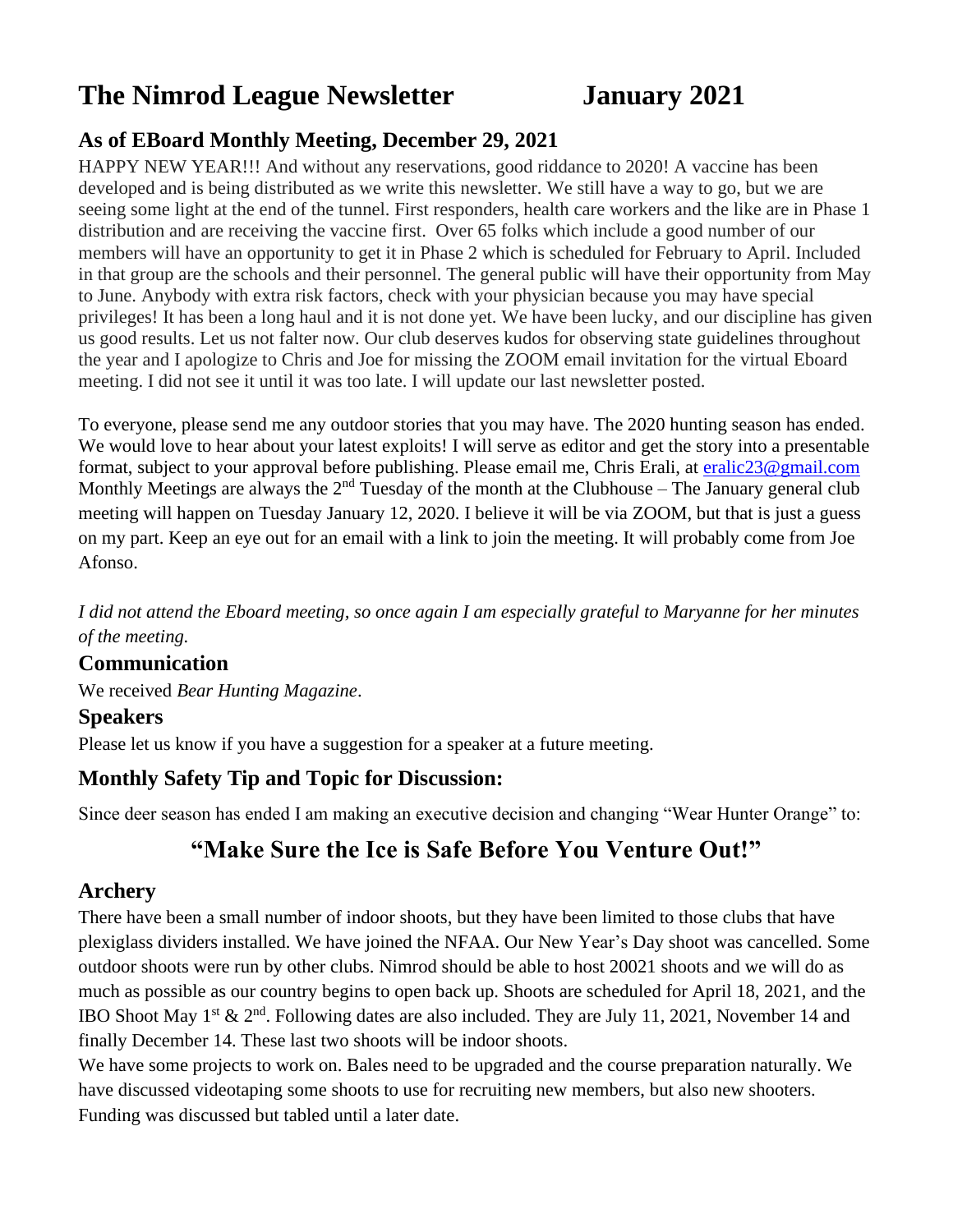## **Bar**

We are replenishing, as necessary. Nothing new to report.

## **Birds**

Youth hunt was cancelled. Special bird hunt was held yesterday on Saturday July 9<sup>th</sup>.

## **Board of Trustees**

Pat Orrell as usual, is on top of our portfolio to mitigate taxes as much as possible this time of the year.

## **Finances**

The market fluctuates as we all know. Smart investors stay the course.

## **Game Dinner**

No report.

## **Grant Writer**

No report.

## **Grounds**

The outdoor fire pit has been constructed. It is warmly burning as I write this newsletter. Sunday afternoons it is **THE** place to be! Possible outside televised playoff football. Everything is **BRING YOUR OWN!** That means the NIMROD BAR is closed! Bring your own drinks, food, the grill will be available for cooking (bring your own cooking utensils), paper plates, cups, chairs, blankets, etc.. The clubhouse will be open only for bathroom use. State regulations regarding masks and social distancing are required.

This is a great opportunity to get outside with dogs, kids, and ourselves despite the pandemic. Last Sunday, we did not have the game on, but there were lots of smiles and many good stories being shared. Thanks to Chris Craigue, Kevin Chviruk, and John Meyer for making this happen!

**VOLUNTEERS NEEDED for any upcoming snowstorms!** Helping clean up after a storm is a great way to get your required hours for membership completed.

## **House**

Ralph and Cindy are checking our propane tank to see if we need a delivery.

## **Kitchen**

The kitchen remains closed as we are not compliant with Covid restaurant regulations. We will do as much as possible outside within regulations.

## **Land Use**

Signage work will continue as the weather permits. Chris Craigue will keep us posted.

## **Membership**

We have 72 members still left to pay dues. 322 people have paid or are lifetime members. We are ahead of our pace from last year. As most of you know that keep up with club emails, Isaac Houston is turning over the reins of the Membership Committee to Sam Ganesan. Isaac's career will take him to Pennsylvania. After many years of Paul Frasier's lobbying, and Isaac's efforts we were able to make some much-needed updates. Online dues paying which we already have and automatic gates with imminent ground-breaking, have finally been achieved. Kudos to Paul for his many years of service and yearly petitioning for such changes. And much acclaim to Isaac during his short term as chair for finally pushing it through and making it happen. We have much to be thankful for from our membership leaders. Finally, thanks to Chris Craigue and the Eboard for finding the funding and taking this not small step to upgrade!